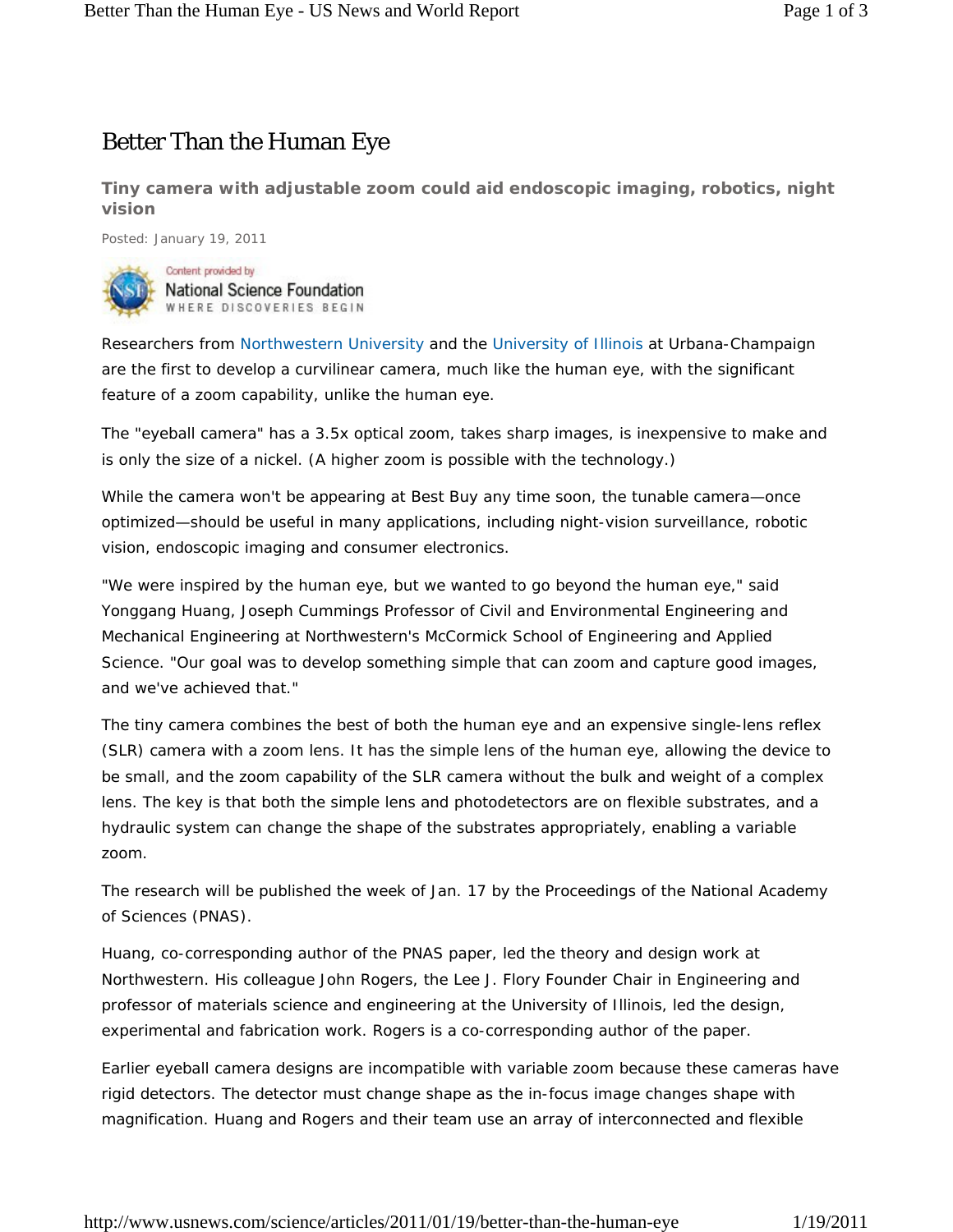**Be**

an inv yo **Po Ph M**

silicon photodetectors on a thin, elastic membrane, which can easily change shape flexibility opens up the field of possible uses for such a system. (The array builds  $\mathsf{d}$ in stretchable electronics.)

HOME camePalSystem als bDEas an integrated lens constructed by putting a thin, elastic membrane on a water chamber, with a clear glass window underneath. Us Fu ra

Initially both detector and lens are flat. Beneath both the membranes of the detector and the simple lens are chambers filled with water. By extracting water from the detector's chamber, the detector surface becomes a concave hemisphere. (Injecting water back returns the detector to a flat surface.) Injecting water into the chamber of the lens makes the thin membrane become a convex hemisphere.

To achieve an in-focus and magnified image, the researchers actuate the hydraulics to change the curvatures of the lens and detector in a coordinated manner. The shape of the detector must match the varying curvature of the image surface to accommodate continuously adjustable zoom, and this is easily done with this new hemispherical eye camera.

---

Follow U.S. News Science on Twitter.

pa

**He Pl**

wl dc aft

 $C\epsilon$ ec